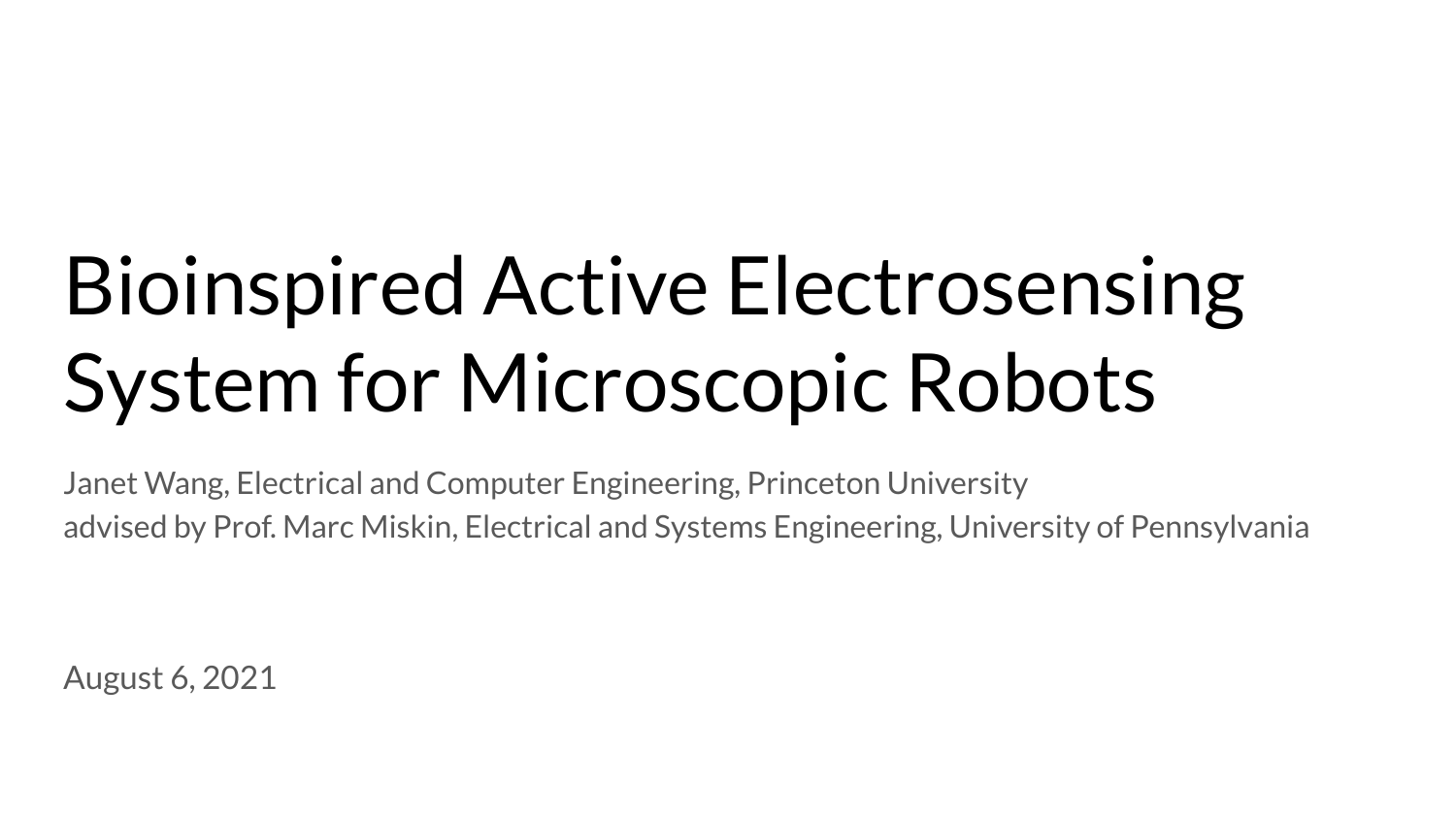[Miskin et al. 2020](https://docs.google.com/file/d/1rBzsqxDKEKLWyCvT9PrYm0gEPCfleBrI/preview)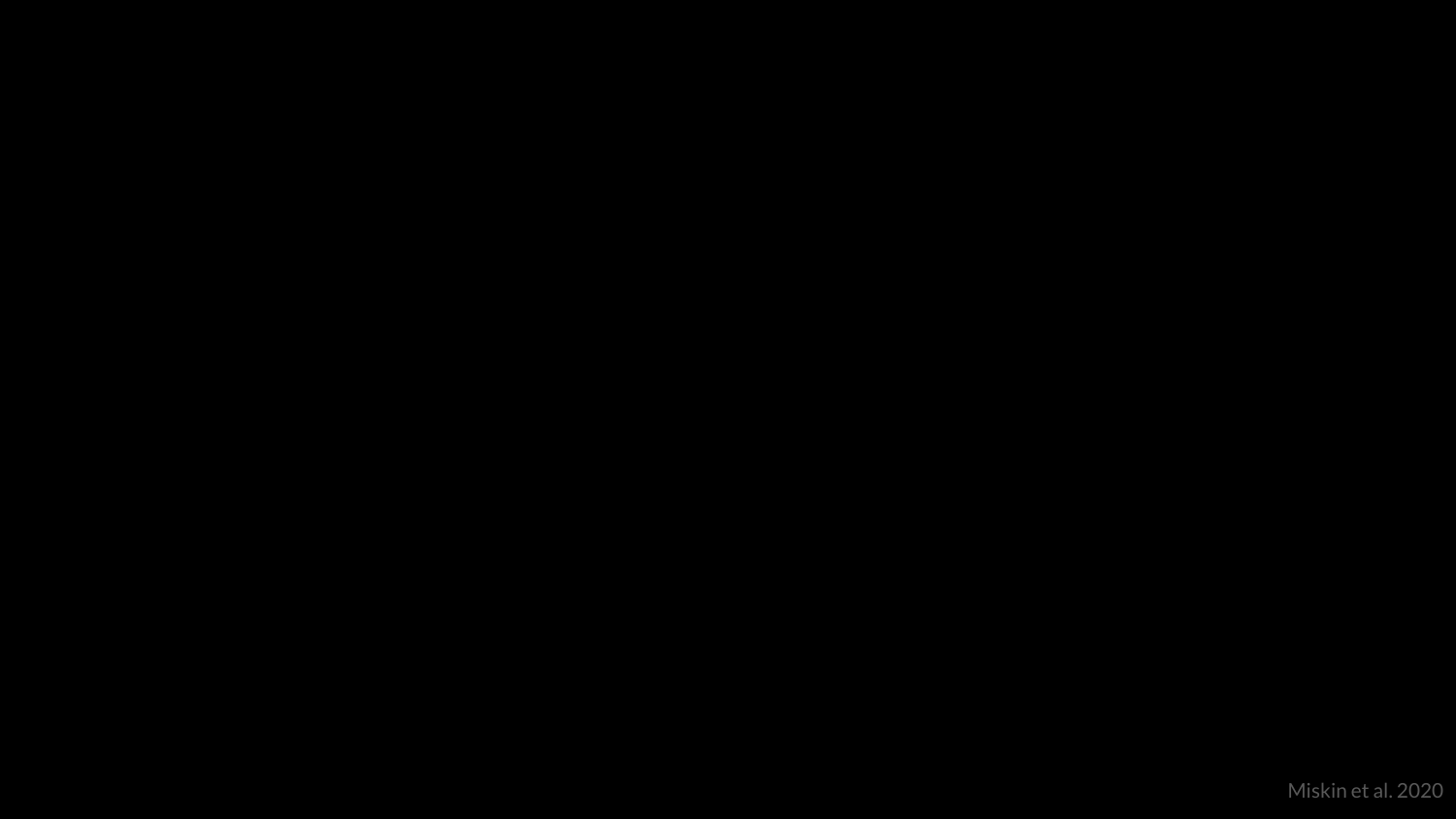# How can microrobots sense their environment? ↳ A possible approach: **active electrosensing**.



- Robot generates an electric field in solution by sourcing a voltage.
- An object perturbs the electric field.
- Robot measures changes in electric field to localize the object.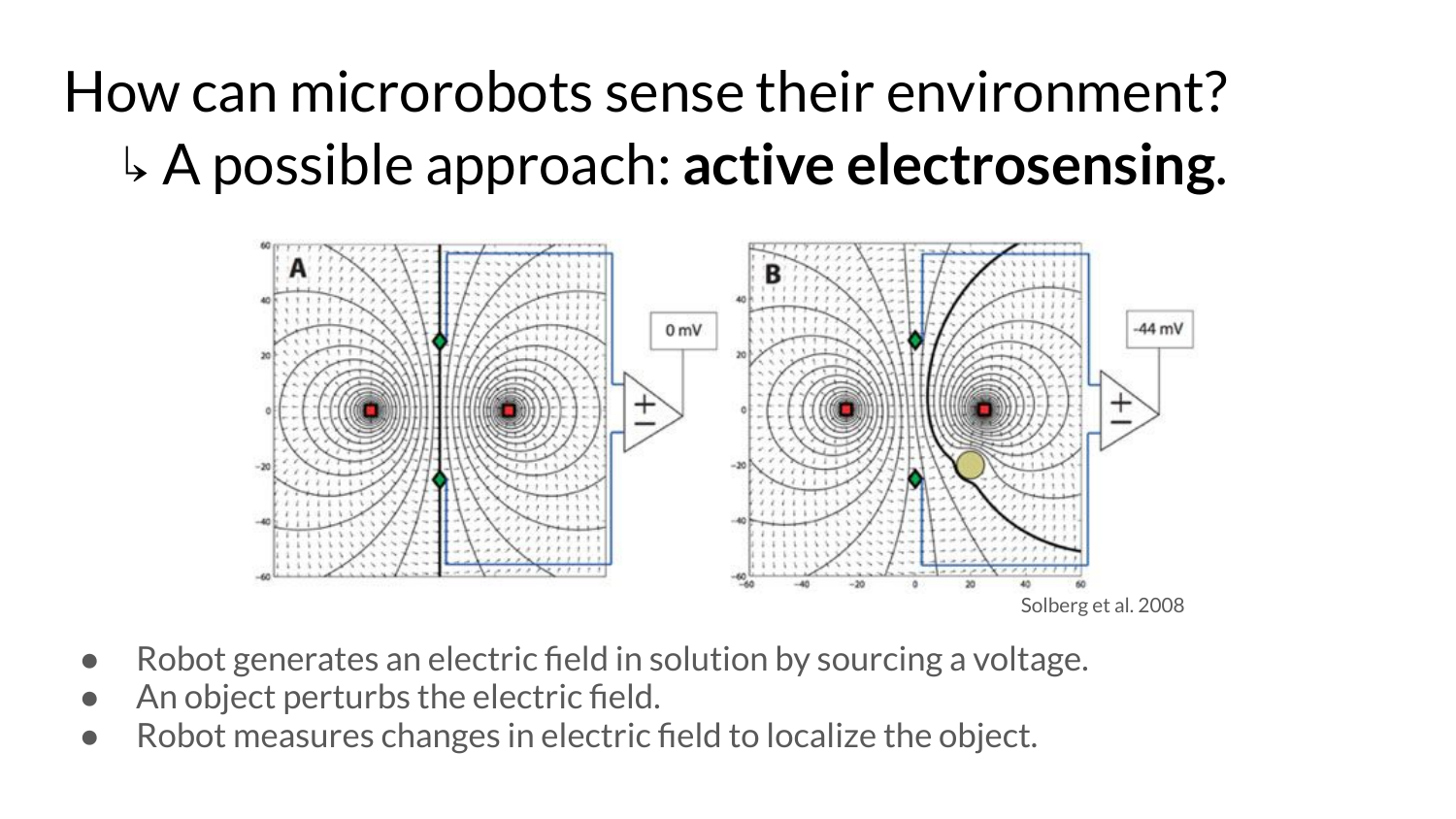Active electrosensing has previously been demonstrated in macroscale underwater robots.

 $\overline{b}$  Can we demonstrate the viability of active electrosensing for robots **at the microscale**?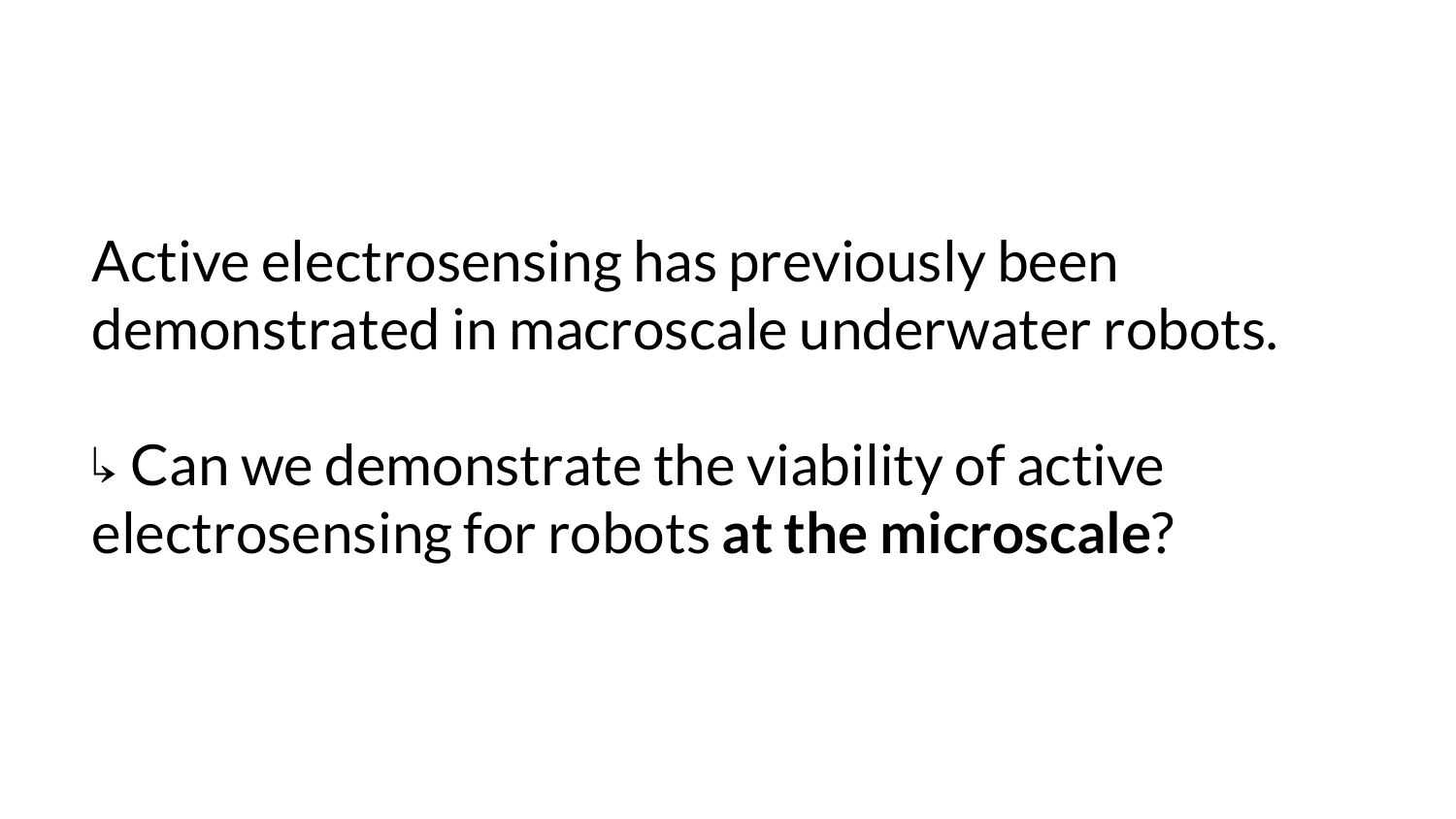## Experimental design

- Probe microelectrode pads to source AC voltage signal on two source electrodes and measure differential signal between two measurement electrodes in solution
- Fabricate titanium-platinum microelectrode arrays for electrodes and build probing setup
- Electrodes and probes immersed in phosphate buffered solution or deionized water.

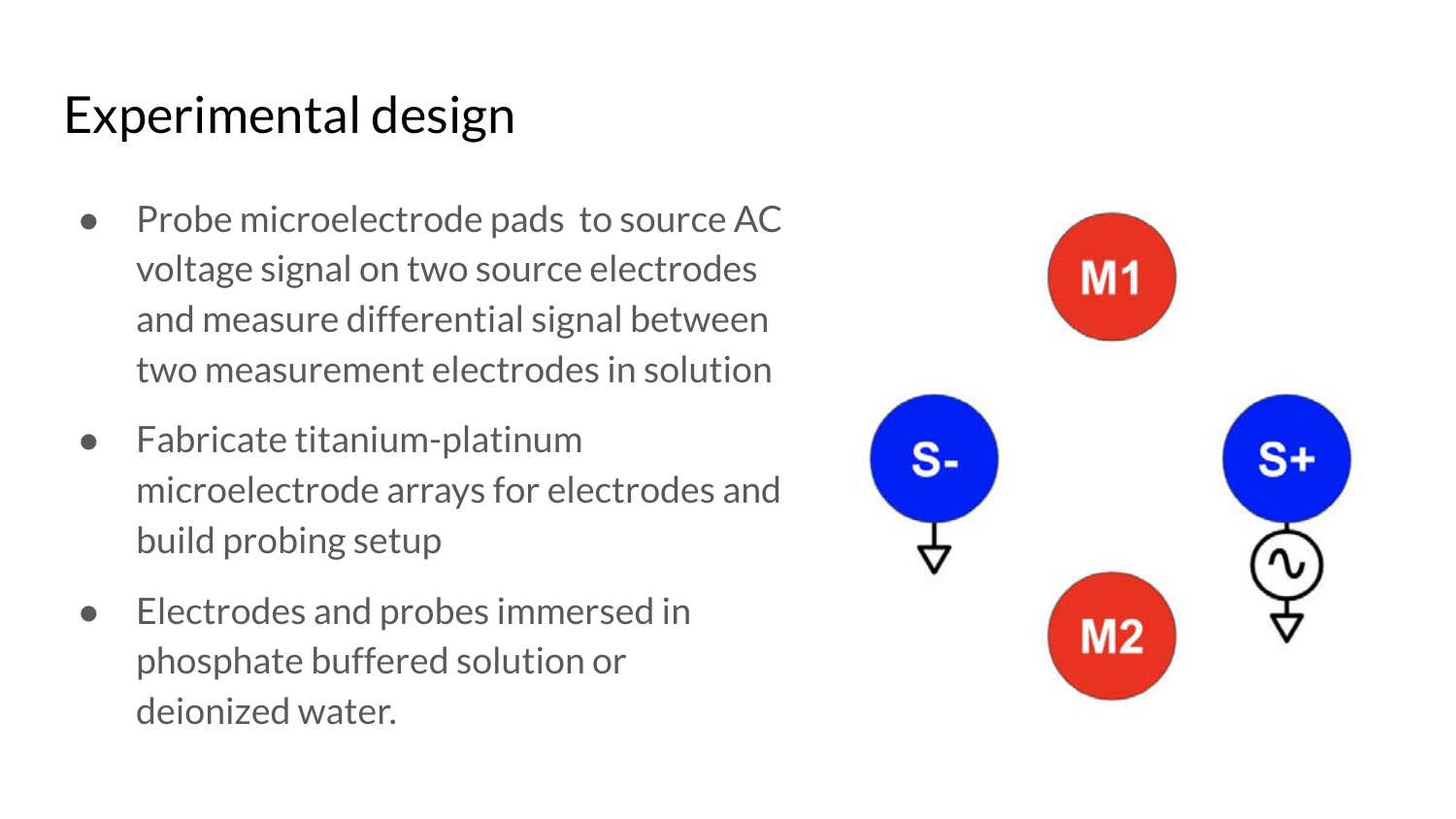### Fabrication of microelectrode arrays

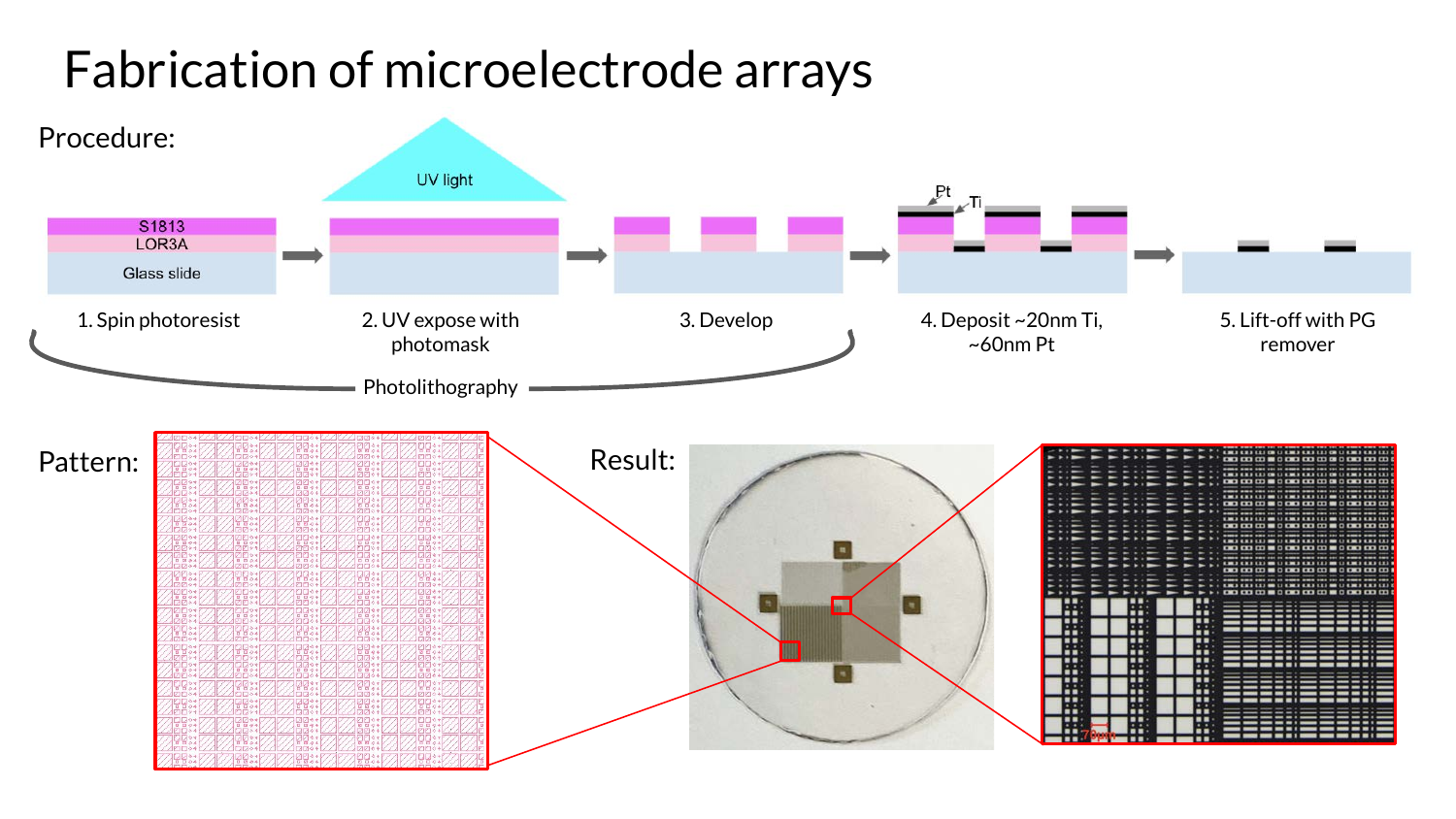## Building a probing station to source and measure voltage signals on microelectrodes



+ function generator + oscilloscope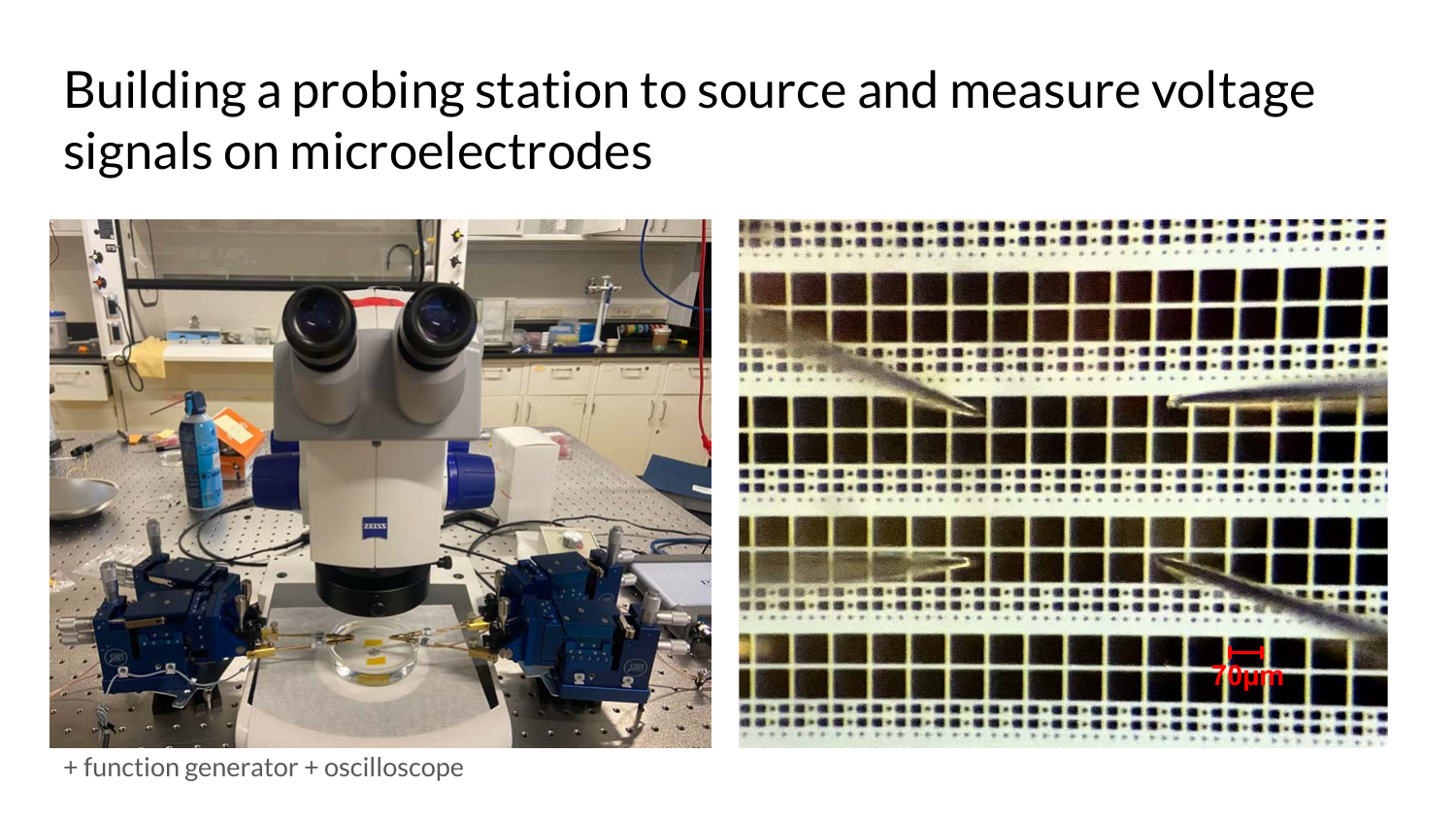### Sourcing and measuring AC signals on microelectrodes



- Identified dependence of measured voltage signal on solution conductivity, source frequency, source voltage amplitude, probe submersion depth, measurement probe distance from source probe
- Our setup is sensitive to properties of the probes, not the measured signal.
- Most of the measured voltage signal is likely due to the probe tip impedance rather than the microelectrode.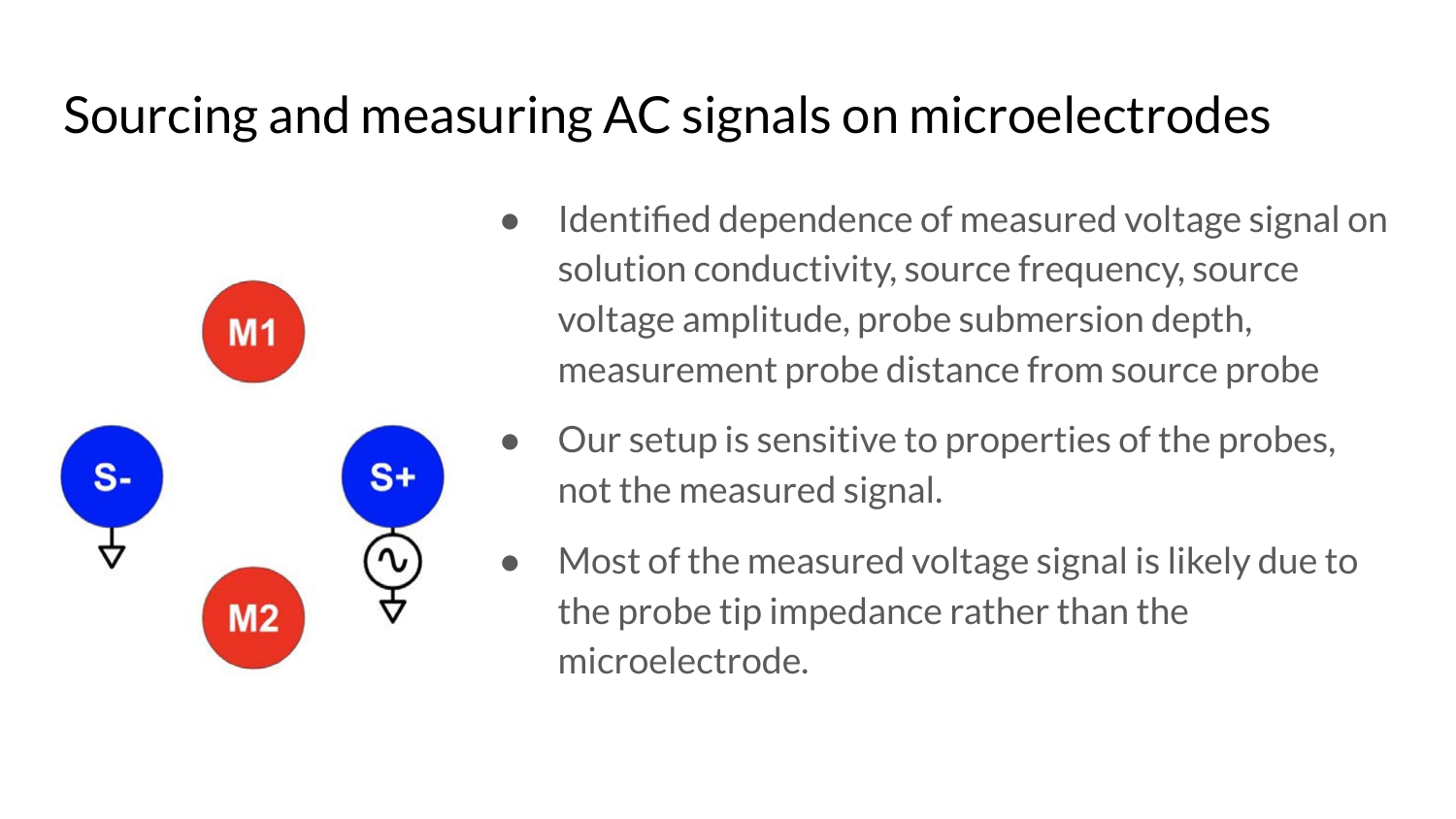#### Next steps

- Revise probing setup and electrode design to reduce voltage dependence on probe properties
- Introduce an occlusion
	- Vary and quantify effects of occlusion and electrode size/location on measured electrical signals



Block of photomask design for fabricating microelectrode arrays defining experiments with occlusions.